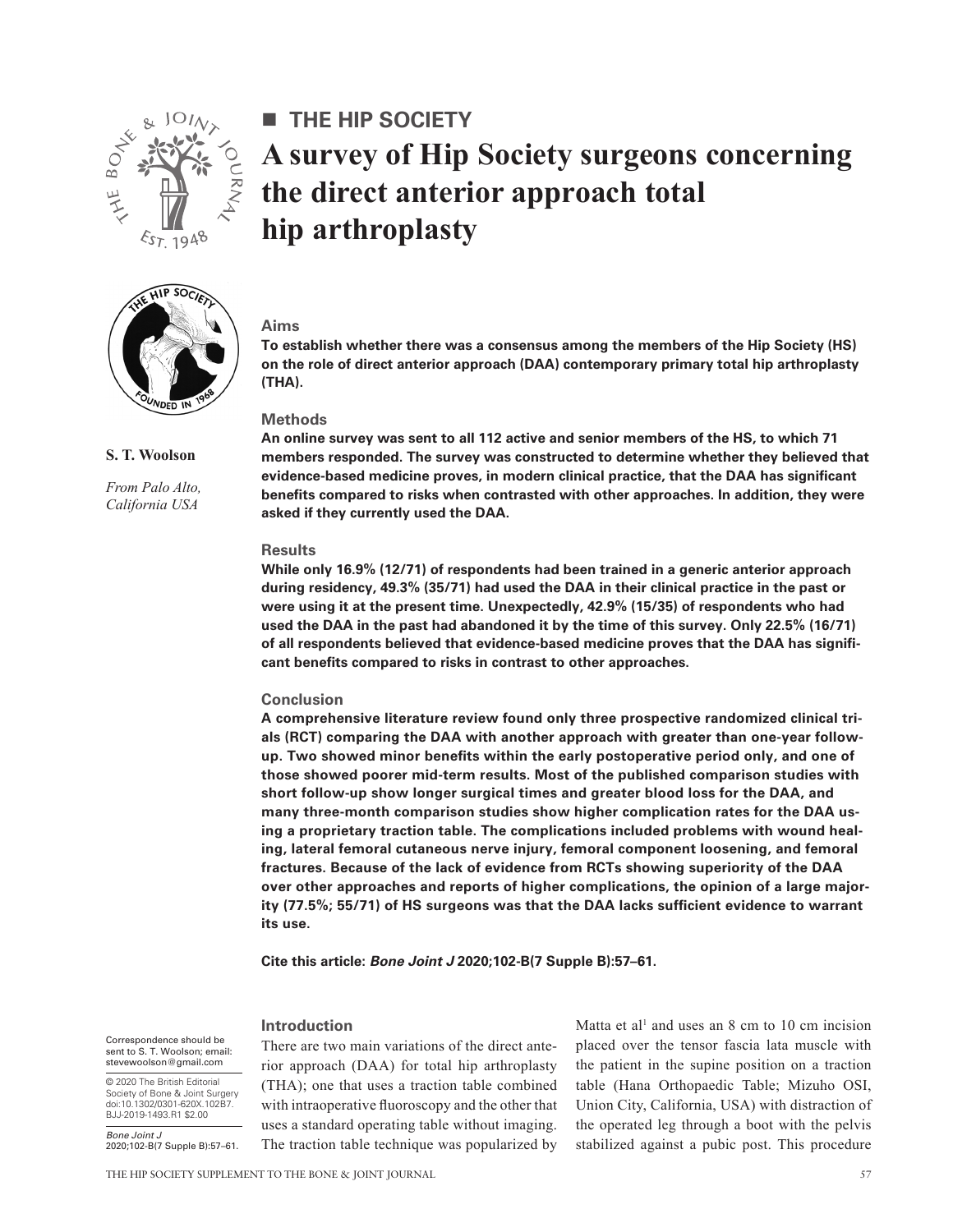is purported to be minimally invasive by avoiding transection of muscles. The other DAA follows a similar anterior incision with the operated limb draped free.

Recent surveys of members of the American Association of Hip and Knee Surgeons (AAHKS) have shown that there is an increasing interest in using the DAA for primary THA. A survey by Berry and Ahbel<sup>2</sup> found that 40% of 596 respondents from a total of 929 members attending the 2018 AAHKS annual meeting used the DAA approach. One year later, an online survey to which 996 surgeons (44.3% of the 2,249 AAHKS membership) responded found that this proportion had increased to 56.2%.3 Of the 560 DAA users in the most recent survey, 76% (392 respondents) stated that they had experienced an increase in their number of THA patients after switching from their previously preferred approach to the DAA, and the converse was true for non-DAA users (65.8%, 300/436). Shofoluwe et al<sup>4</sup> reported that 22.8% (423/1,855) of AAHKS surgeons or their hospitals promoted the DAA online. That study, and another,<sup>5</sup> found that many of the benefits attributed to the approach by these online advertisements were unsubstantiated and that risks of the procedure were greatly under-reported. A survey of THA patients by Trousdale et al<sup>6</sup> found that  $29.7\%$  (11 of the 37 who were aware of the DAA) were under the impression that a consensus existed among surgeons that the DAA procedure was the safest and most effective technique for THA. These recent studies illustrate a sharp increase in popularity of a technique for which there was little evidence-based data showing efficacy and safety. Although many short-term comparisons with other THA techniques have been published,<sup>7-11</sup> the majority of which report a high incidence of important complications, there are only three randomized controlled trials (RCTs) with follow-up greater than one year.<sup>12-15</sup> It is a concern, at least in the US, that the technique may have become popular on the basis of marketing without evidence of significant benefit.

The purpose of conducting the current survey was to determine whether a similar proportion of Hip Society (HS) members used the DAA THA technique compared with AAHKS members, and to explore whether the increase in patient demand and surgeon interest in the DAA has been driven by marketing rather than evidence-based medicine.

### **Methods**

The research committee of the HS designed a 20-question online survey (Table I) that was emailed once to all 112 practicing members of the organization in January 2019.

## **Results**

The response rate for this survey was 63% (71 respondents). As the HS limits the number of active members to 100, and also has a separate senior member category for members who are 60 years old or more and still practicing, the numbers used for these results were small.

# **Discussion**

Only 16.9% (12/71) of the respondents received training in their residency and/or fellowship in a generic anterior approach, in contrast to the large proportions who had been trained in posterior (88.7%; 63/71) and lateral (71.8%; 51) approaches.

Applying the year 2005 as the inception date for the small incision THA technique,<sup>1</sup> only 5.6% (4/71) of the respondents had trained after small incision DAA surgery began to be adopted. However, the majority of respondents now use a small incision of 10 to 12 cm (80%; 57/71), but only 18.7% (12/64) measure the proposed incision prior to making it.

Almost half the respondents (35/71) had tried one of two DAA techniques for primary THA in the past or were currently using it, but it was of note that a considerable proportion (42.9%; 15/35) had abandoned the DAA after an estimated mean of 82 procedures (2 to 300), including five respondents who had used a proprietary (Hana) traction table. Just over half the HS respondents who perform the DAA at present (55%;11/20) use this traction table whereas 45% (9/20) present DAA-user respondents use a standard operating table. The proportions of HS members who began using the DAA technique to accommodate patients' requests and to prevent losing patients to other DAA surgeons were 48.5% (16/33) and 21.2% (7/33), respectively, in this survey.

It is a concern that only 22.5% of respondents (16/71) believed that evidence-based medicine proves significant benefits over risks for the DAA THA versus other approaches. Because the admission of new members to the Hip Society does not involve the member candidates' application for admittance but instead requires the initial proposal by two present members, is strictly dependent on the academic credentials of proposed candidates as well as several letters of recommendation, and is reviewed carefully by an admission committee, unlike the AAHKS (whose only academic qualification for membership is their being a fellow of the AAOS or certification by the American Board of Orthopaedic Surgery), the weight of the Hip Society survey opinion should be carefully considered.

Our survey indicates that 28.2% (20/71) of respondents perform some form of a DAA at the moment in a proportion of their primary THAs, including 15.4% (11/71) who use the Hana traction table technique. In 16 of the surgeons who had experience using a traction table, five (31.5%) had abandoned it. However, our survey did not establish with certainty why surgeons discontinued the DAA, but it may have reflected the long learning curve, difficulty in mastering a radically different approach from that in which they had been trained, or due to poorer results and/or more complications. Just under half of the respondents (46.8%; 15/32) who answered the learning curve question felt that it was between 50 and 100 or more cases were required to acquire competence. That estimate is considerable considering the fact that general orthopaedic surgeons may perform only 20 to 30 THAs per year, making the learning curve as long as five years for non-specialists.

The complexity of the DAA technique using a fracture table is evident from the following facts: it is an unfamiliar (for 83.1% of Hip Society surgeons) approach to the joint for most US or Canadian trained surgeons and when used, there is more difficulty in visualizing the upper femur than in other approaches because of the constraints associated with use of a fracture table instead of having the ability to manipulate the limb freely with other approaches as well as the other DAA technique.1 The difficulty in visualization of the upper femur results in problems inserting the femoral component; in fact, the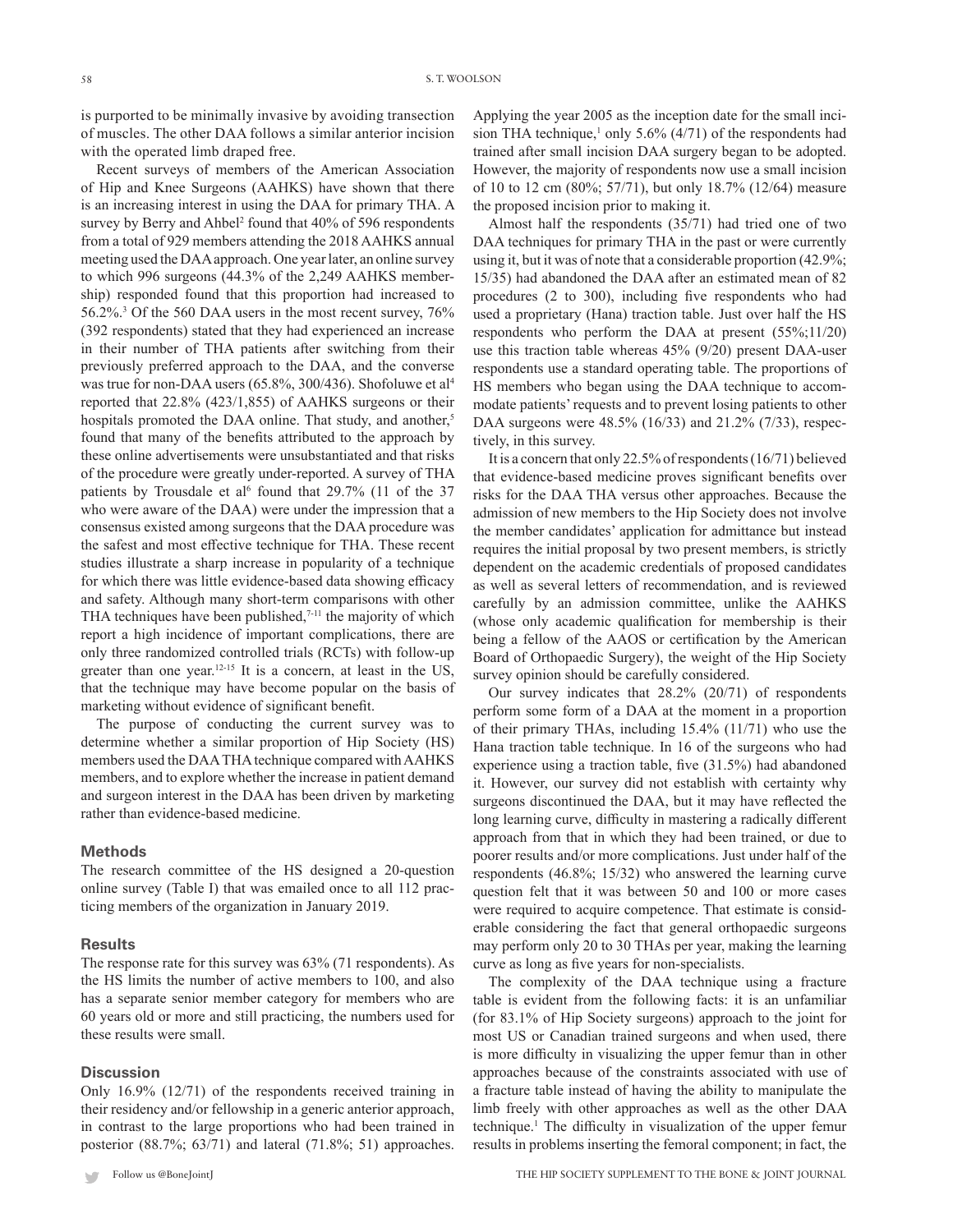**Table I.** Hip Society questionnaire with responses. The number of respondents for each question is shown.

| Question                                                                                                                       | Respondents     |
|--------------------------------------------------------------------------------------------------------------------------------|-----------------|
| What is the setting of your practice? n (%)                                                                                    | 71              |
| Private                                                                                                                        | 19 (26.7)       |
| Multispecialty clinic                                                                                                          | 3 (4.2)         |
| Academic                                                                                                                       | 49 (69.0)       |
| How many years have you been in practice?<br>Mean yrs (range)                                                                  | 25.3 (9 to 49)  |
| In what year did you finish training? (range)                                                                                  | 1970 to 2010    |
| What surgical approaches were you trained<br>in? n (%)                                                                         | 71              |
| Posterior                                                                                                                      | 63 (88.7)       |
| Lateral                                                                                                                        | 51 (71.8)       |
| Anterior                                                                                                                       | 12 (16.9)       |
| How many THAs do you perform each year?<br>Mean (range)                                                                        | 240 (30 to 500) |
| Do you make a 10 to 12 cm incision? $n$ (%)                                                                                    | 71              |
| Yes                                                                                                                            | 57 (80.2)       |
| No                                                                                                                             | 14 (19.7)       |
| Do you or did you ever perform the DAA? n (%) 71                                                                               |                 |
| Yes                                                                                                                            | 35 (49.3)       |
| No                                                                                                                             | 36 (50.7)       |
| Do you believe that evidence-based medicine<br>proves significant benefits over risks of DAA<br>versus other approaches? n (%) | 71              |
| Yes                                                                                                                            | 16 (22.5)       |
| No                                                                                                                             | 55 (77.5)       |
| Do you perform outpatient THA? n (%)                                                                                           | 71              |
| Yes                                                                                                                            | 27 (38.0)       |
| No                                                                                                                             | 44 (61.9)       |
| Do you measure your incision before making<br>it? n (%)                                                                        | 64              |
| Yes                                                                                                                            | 12 (18.7)       |
| No                                                                                                                             | 52 (8.3)        |
| Did you abandon the DAA after trying it? n (%) 35                                                                              |                 |
| Yes                                                                                                                            | 15 (42.9)       |
| No                                                                                                                             | 20 (57.1)       |
| Did/do you use a Hana table? n (%)                                                                                             | 20              |
| Yes                                                                                                                            | 16 (80)         |
| No                                                                                                                             | 4(20)           |
| What percentage of your primary THAs are<br>done by the DAA? $n$ (%)                                                           | 20              |
| 90% to 100%                                                                                                                    | 9 (45)          |
| 75% to 80%                                                                                                                     | 2 (10)          |
| 30% to 60%                                                                                                                     | 4(20)           |
| < 20%                                                                                                                          | 5 (25)          |
| What percentage of your THAs are<br>outpatients? n (%)                                                                         | 63              |
| 100%                                                                                                                           | 0 (0.0)         |
| 50% to 60%                                                                                                                     | 6(9.5)          |
| 1% to 30%                                                                                                                      | 29 (46.0)       |
| $0\%$                                                                                                                          | 28 (44.5)       |
| How many DAA cases did you perform before<br>abandoning that approach? Mean (range)                                            | 82 (2 to 300)   |
| Abandoned the DAA after 50 or fewer cases, n                                                                                   | 11/15           |
| Why did you begin using the DAA? n $(\%)^*$                                                                                    | 33              |
| Facilitate quicker functional recovery                                                                                         | 20 (60.6)       |
| Reduce dislocation rate                                                                                                        | 11 (33.3)       |
| Accommodate patient requests                                                                                                   | 16 (48.5)       |
| Prevent losing patients to DAA surgeons                                                                                        | 7 (21.2)        |

Continued

**Table I.** Continued

| Question                                                                               | <b>Respondents</b> |
|----------------------------------------------------------------------------------------|--------------------|
| What do you estimate the number of cases to 32<br>be for the DAA learning curve? n (%) |                    |
| > 100 cases                                                                            | 10(31.5)           |
| 50 to 99 cases                                                                         | 5(15.6)            |
| < 50 cases                                                                             | 17(53.1)           |
| What are the most common contraindications 37<br>to doing the DAA? n (%)*              |                    |
| Muscular patient                                                                       | 18 (48.6)          |
| High BMI                                                                               | 20(54.1)           |
| None                                                                                   | 14 (37.8)          |

\*Respondents could choose more than one answer.

BMI, body mass index; DAA, direct anterior approach; THA, total hip arthroplasty.

innovator of the technique routinely uses a trochanteric hook that is inserted through soft tissue under the proximal femur and is then attached to a manually operated crank attached to the Hana table through a hole made through the sterile drapes to elevate the proximal femur out of the depths of the wound. In some cases, the innovator recommends the release of short external rotator tendon(s) if the trochanteric hook does not provide adequate elevation of the proximal femur. The release of posterior muscles would, of course, invalidate the claim that no muscles are cut. This fracture table technique also requires the use of fluoroscopy, necessitating shielding of the patient and surgeon in order to guide implant insertion and, especially, to measure leg lengths intraoperatively, since the operated extremity is locked into the Hana table outrigger preventing a simple side-by-side comparison of the length of operated limb to the contralateral one.

There are reports of higher complication rates for the DAA including reoperation for wound complications,<sup>16,17</sup> early failure from femoral loosening,18-20 and injury to the lateral femoral cutaneous nerve,<sup>10,21</sup> which has a reported incidence in two studies ranging from 37% to 83%. Several studies comparing the DAA with the posterior approach (PA) have found that the DAA has longer operating times and higher blood loss.<sup>10,12,22</sup>

The fact that a large proportion of the HS surgeons who had tried the DAA, all of whom have a high level of surgical expertise in THA, abandoned the technique, for reasons including its complexity, a higher complication rate, or a negative risk/benefit analysis compared to other approaches, suggests surgeons with low volume practices would have greater difficulties learning this approach. This was also the case for another previously tried anterior 'minimally invasive' THA technique that was introduced in the early 2000s called the two-incision THA. This technique was promoted by a major implant company that established a dedicated learning centre for training surgeons in this new technique. Surgeons who completed training in the new two-incision technique were listed on the company's website and these surgeon trainees supplied data regarding the learning curve and complication rate of 851 procedures that was reported in 2004.<sup>23</sup> These two-incision THA data included a femoral fracture or perforation rate of 3% and a femoral neck or calcar fracture rate of 4% with a nerve injury incidence of 3.2%.

Currently DePuy Synthes (Raynham, Massachusetts, USA) is active in promoting the DAA THA using the traction table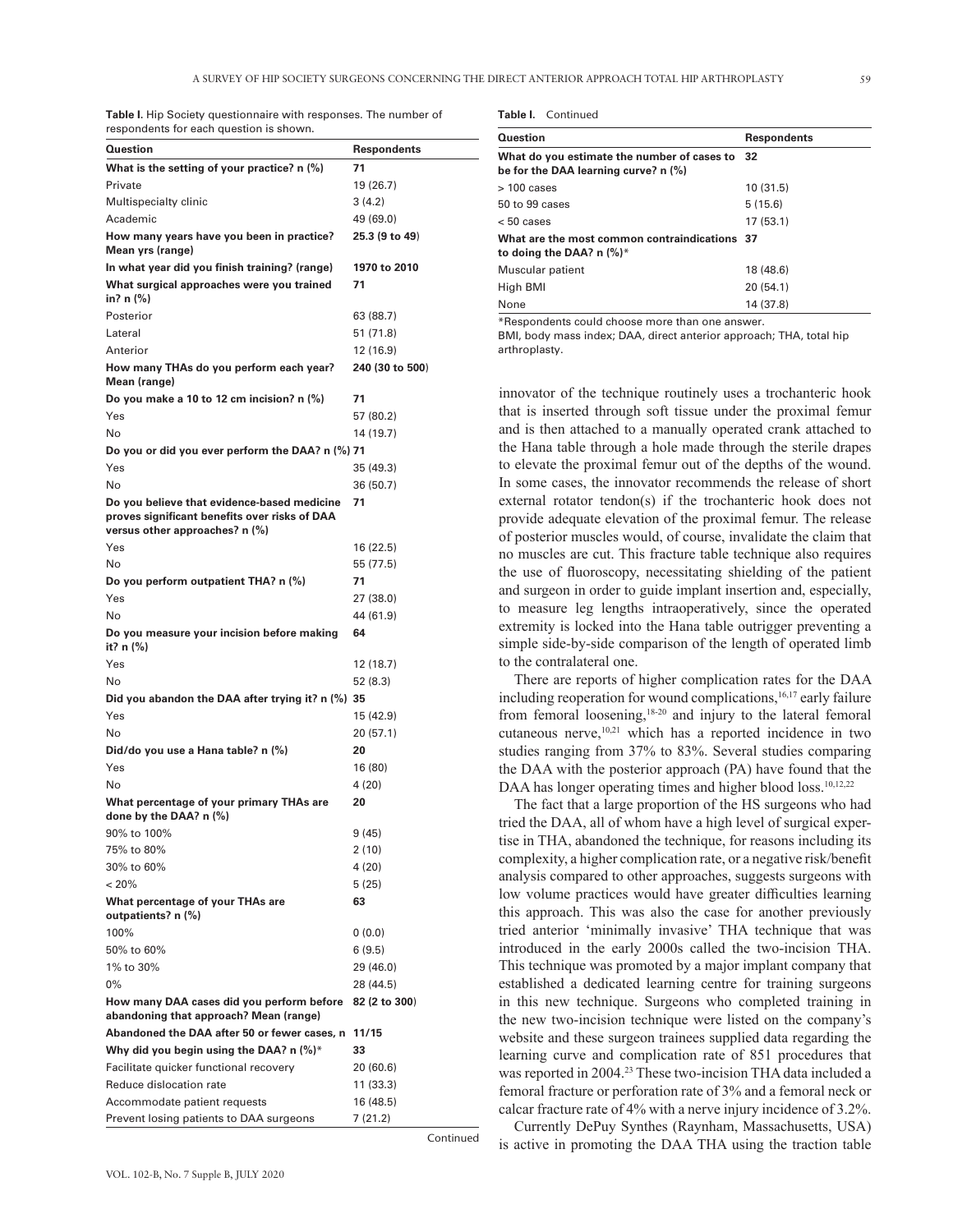with the company website stating that  $11,000$  surgeons have been trained in the DAA Hana table technique.<sup>24</sup> Regrettably, no early outcome study by Depuy-Synthes has been published to document the learning curve and the complication rate for trainees undertaking the DAA in their practices. A previous study reported the early results of six community surgeons who had changed to the DAA for all of their primary THAs after visiting the innovator on one occasion to observe the several DAA procedures.<sup>25</sup> The in-hospital data on 247 consecutive DAA patients who underwent THA using the Hana table over two years revealed disquieting findings. The mean surgical time was 2.7 hours with a mean intraoperative blood loss of 858 ml. The incidence of intraoperative femoral fracture and major complications (including 16 femoral shaft or trochanteric fractures, two deep PJIs requiring Girdlestone resection arthroplasties, two peroneal nerve injuries, and three immediate reoperations for leg length discrepancies) was 6.5% and 9%, respectively. The study concluded that insufficient training in the DAA is likely to produce inferior results when compared with the results reported by the high-volume innovator. Two other large single institution studies have revealed that the risks of complications, including prosthetic joint infection, after an anterior approach THA were increased markedly over other non-anterior approaches.<sup>8,9</sup>

The evidence-based proof of superiority of the DAA compared with other approaches is very limited. There is only one published mid-term (five-year follow-up) RCT,<sup>13</sup> involving 43 patients having a DAA THA using a traction table compared with 44 patients having a posterolateral approach (PA) THA that followed up previous one-year findings of the same patient cohorts.12 The study showed a few initial functional benefits attributable to the DAA that disappeared after three months. These benefits comprised a shorter length of stay (2.3 days vs 3.0 days) and a higher percentage of DAA patients who had the ability to walk unlimited distances and climb stairs normally at six weeks. Although DAA patients had significantly less pain postoperatively on the first day, this improvement in the mean VAS pain score (1 to 10 point scale) was 4.0 versus 4.5, but this difference is not clinically important.<sup>26</sup> At the one-year follow-up, three (6.9%) DAA patients had groin pain or severe hip pain in contrast to no problem with pain in any PA patient. At five years, there were no differences in hip scores, survivorship or component loosening between cohorts. Importantly, the initial one-year study<sup>12</sup> demonstrated a considerably longer mean surgical time increased by 24% and twice the mean blood loss for the DAA compared with the PA. Considering the fact that there is only one mid-term RCT comparing the DAA using a fracture table to another approach at the present time<sup>12,13</sup> and that this study demonstrated small benefits prior to three months postoperatively with more patients having pain at one year, the rapid increase in the number of AAHKS surgeons using this more complicated technique, therefore, must be based on patient request or marketing rather than hard evidence of clinical superiority and safety over other techniques. It should also be noted that this RCT may have been underpowered and that the DAA cohort was dissimilar to the PA cohort with a significantly larger proportion of male DAA patients (67% vs 43%,  $p = 0.031$ ). Also, this single RCT<sup>12,13</sup> cited was performed by a surgeon who had considerable prior experience with the Hana table technique (100 THAs) so those results obtained cannot be compared directly to the outcomes of surgeons with limited exposure to the technique.

For DAA technique without using a traction table, there are only two medium-term RCTs. One study compared a small incision DAA to a standard incision direct lateral (DL) over five years,<sup>14</sup> and the other was a multicenter trial comparing an anterolateral approach to either a DL or a posterolateral, with all three groups being treated through a small incision with a minimum follow-up of two years.<sup>15</sup> The five-year trial found less pain and better functional results in the first eight weeks for the DAA group, but at five years the DAA group had a 14% revision rate compared with no revisions in the DL cohort. The multicentre study showed no superiority of the small incision anterolateral approach over the other approaches from patientreported data, and no clinical differences at two years.

Reduction of the dislocation risk by choosing to perform a DAA THA was considered a significant advantage of the DAA over a posterior approach when the technique was popularized in 2005. Matta<sup>1</sup> reported a dislocation rate of  $0.6\%$  ( $3/494$ ). Unfortunately, the same number of patients (3/494) sustained the complication of an ankle fracture following the DAA, a complication, presumably caused by extreme rotation of the ankle boot on the Hana table. A reduction in the dislocation rate may have been the reason that many surgeons began using the DAA in 2005; however, since the advent of cross-linked polyethylene enabling the use of larger femoral heads in primary THA, the dislocation risk from the posterior approach has been greatly reduced.27

In order to provide adequate informed consent for patients undergoing THA who are considering the DAA, they should be provided with the results of the controlled studies that have compared the risk/benefit analyses of the DAA THA procedure with other conventional approaches<sup>12–15</sup> rather than relying on internet advertising of short-term benefits or anecdotal recommendations. Surgeon or hospital sponsored marketing of the DAA THA in order to increase their THA volume, however, is a practice likely found only in the US or other countries without a national health service, where a surgeon's or hospital's reimbursement is linked directly to the number of THA cases they perform.



#### **Take home message**

-- Patients who request the DAA for their primary THA should have access to evidence-based data comparing the DAA to other approaches for unbiased informed consent rather than relying on internet advertisements.

#### **References**

- **1. Matta JM**, **Shahrdar CS**, **Ferguson T**. Single-Incision anterior approach for total hip arthroplasty on an orthopaedic table. *Clin Orthop Relat Res*. 2005;441(441):115–124.
- **2. Abdel MP**, **Berry DJ**. Current practice trends in primary hip and knee arthroplasties among members of the American association of hip and knee surgeons: a long-term update. *J Arthroplasty*. 2019;34(7S):S24–S27.
- **3. Patel NN**, **Shah JA**, **Erens GA**. Clinical trends in clinical practice for the direct anterior approach total hip arthroplasty. *J Arthroplasty*. 2019;34(9):1987–1993.
- **4. Shofoluwe AI**, **Naveen NB**, **Inabathula A**, **et al**. Internet promotion of direct anterior approach total hip arthroplasty by members of the American association of hip and knee surgeons. *J Arthroplasty*. 2018;33(1):167–170.